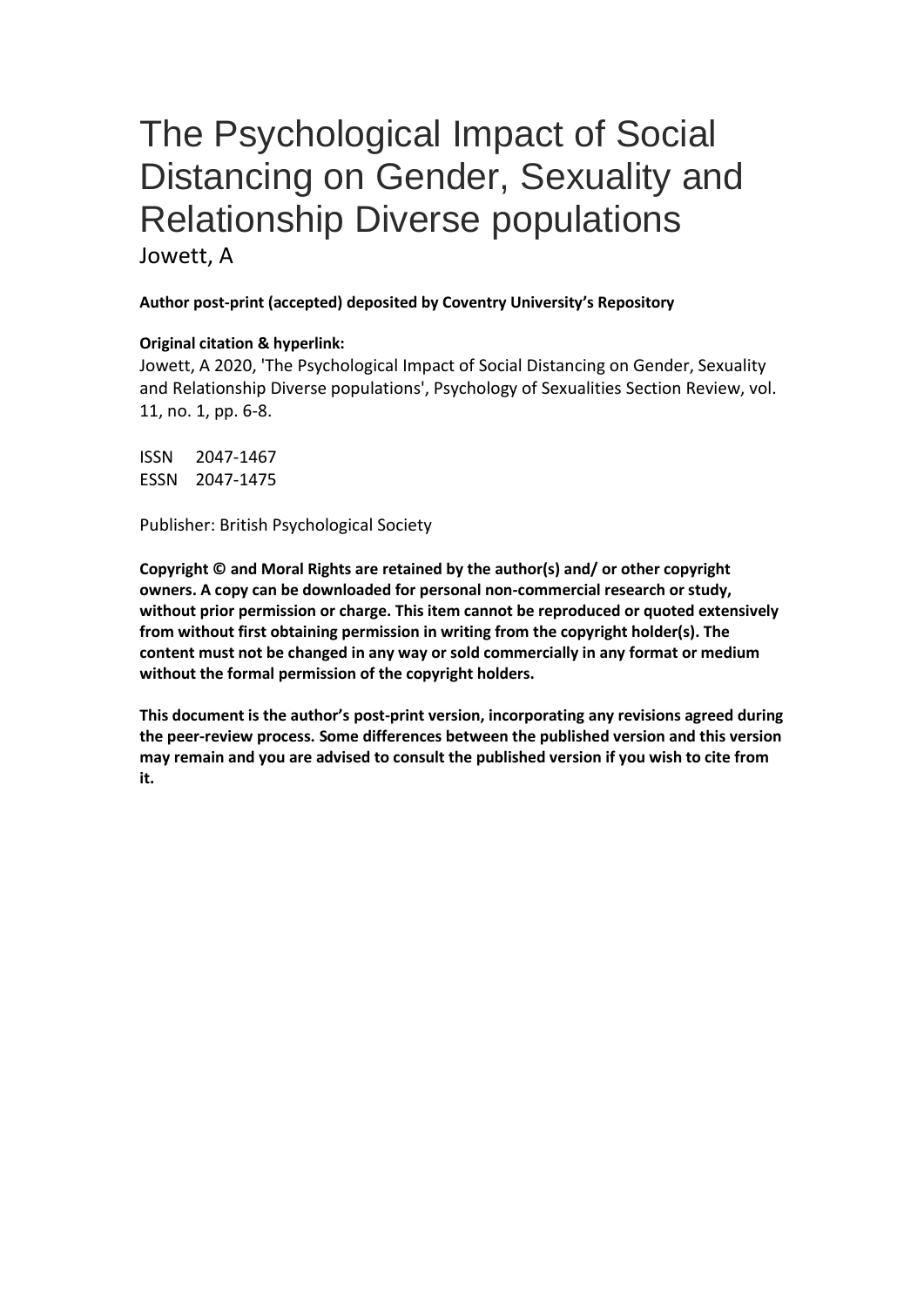## The Psychological Impact of Social Distancing on Gender, Sexuality and Relationship Diverse populations

### Adam Jowett

 $\overline{a}$ 

*The following is an article originally published on the British Psychological Society's blog<sup>1</sup> . Dr Adam Jowett, Chair of the Psychology of Sexualities Section, raises some of the ways social distancing measures may specifically affect gender, sexuality and relationship diverse populations and signposts to relevant sources of support.*

During the Coronavirus (Covid-19) pandemic, it is important to attend to the specific needs of Gender, Sexuality and Relationship Diverse (GSRD) people. This includes, but is not limited to, the needs of lesbian, gay, bisexual and transgender (LGBT+) people and those in consensually non-monogamous relationships.

The BPS has already produced [Guidelines for psychologists working with gender, sexuality](https://www.bps.org.uk/sites/www.bps.org.uk/files/Policy/Policy%20-%20Files/Guidelines%20for%20psychologists%20working%20with%20gender%2C%20sexuality%20and%20relationship%20diversity.pdf)  [and relationship diversity](https://www.bps.org.uk/sites/www.bps.org.uk/files/Policy/Policy%20-%20Files/Guidelines%20for%20psychologists%20working%20with%20gender%2C%20sexuality%20and%20relationship%20diversity.pdf)  $(GSRD)^2$  and here I will outline some additional points to consider during this crisis. As well as having access to inclusive psychological professionals, access to LGBT+ specific support can be a vital lifeline. So below I highlight sources of information and support that LGBT+ people can be signposted towards.

It's important to remember that LGBT+ people are a heterogeneous group with varying levels of vulnerability and resources. Nevertheless, [members of LGBT+ communities are at](http://www.stonewall.org.uk/system/files/lgbt_in_britain_health.pdf)  a higher risk [of experiencing common mental health problems than the general](http://www.stonewall.org.uk/system/files/lgbt_in_britain_health.pdf)  [population](http://www.stonewall.org.uk/system/files/lgbt_in_britain_health.pdf) (King et al., 2008; Semlyen et al., 2016; Millet, Longworth & Arcelus, 2017).

<sup>1</sup> [https://www.bps.org.uk/blogs/guest/psychological-impact-social-distancing-gender-sexuality-and](https://www.bps.org.uk/blogs/guest/psychological-impact-social-distancing-gender-sexuality-and-relationship-diverse)[relationship-diverse](https://www.bps.org.uk/blogs/guest/psychological-impact-social-distancing-gender-sexuality-and-relationship-diverse)

<sup>&</sup>lt;sup>2</sup> [https://www.bps.org.uk/news-and-policy/guidelines-psychologists-working-gender-sexuality-and-relationship](https://www.bps.org.uk/news-and-policy/guidelines-psychologists-working-gender-sexuality-and-relationship-diversity)[diversity](https://www.bps.org.uk/news-and-policy/guidelines-psychologists-working-gender-sexuality-and-relationship-diversity)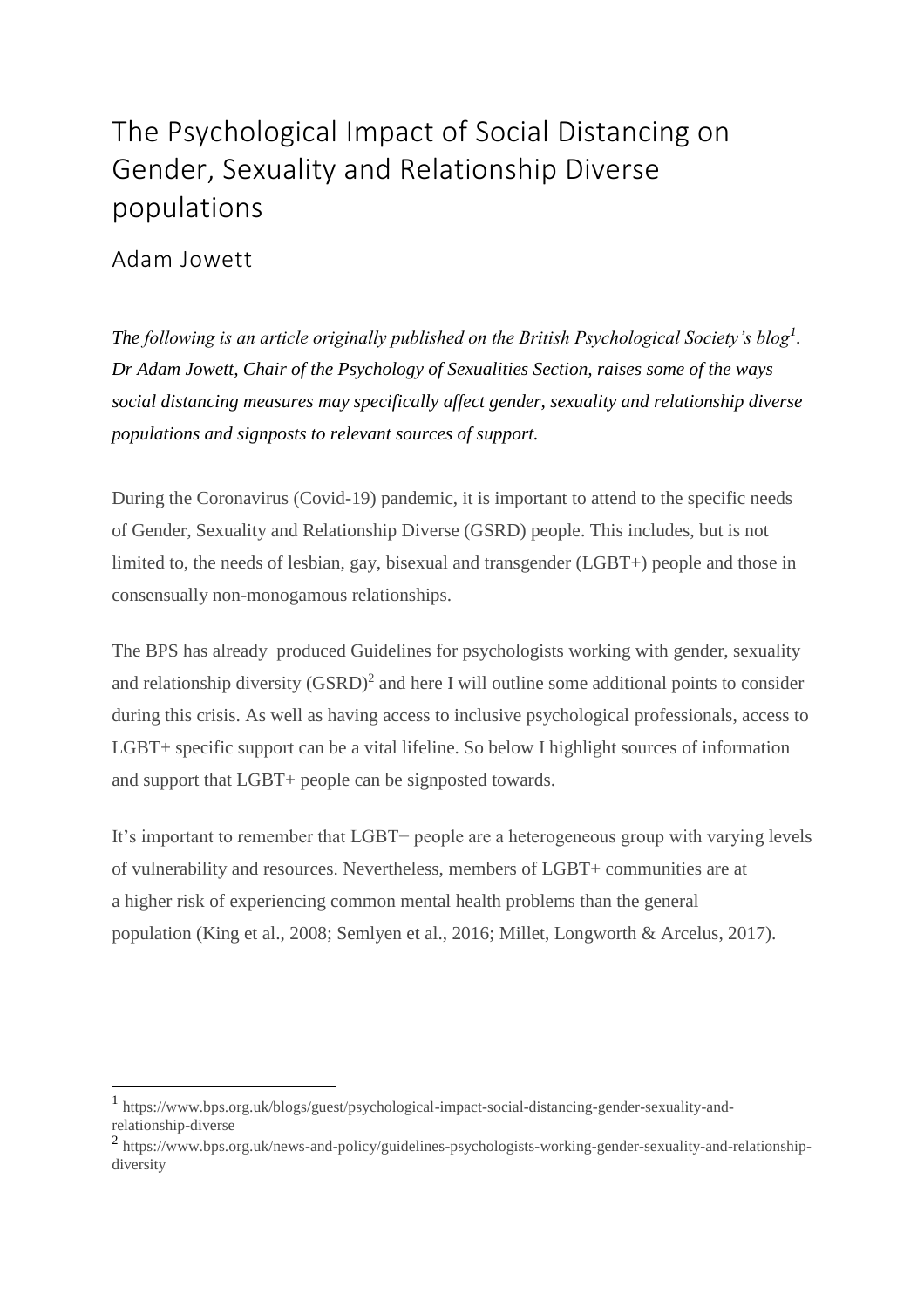Social distancing measures are likely to result in higher levels of mental distress and loneliness in this population and will impact their relationships and sex lives in ways that may negatively affect their wellbeing.

#### 1. **Social isolation**

Being forced to stay at home and away from friends, partners and usual safe spaces may cause distress, social isolation and loneliness. Some segments of the LGBT+ community may be particularly vulnerable to social isolation (Klinenberg, 2016).

Some young LGBT+ people may be hiding aspects of their lives from people they are living with and experience isolation due to not being able to talk to members of their household about their sexuality or gender identity, being isolated from safe spaces and being physically separated from LGBT+ communities (Johnson & Amella, 2014). The LGBT+ youth charity [The Proud Trust](https://www.theproudtrust.org/)<sup>3</sup> are running their youth groups digitally during the coronavirus (Covid-19) outbreak.

Older LGBT+ people are less likely to have children than their cisgender and heterosexual counterparts and are therefore less able to rely on traditional support systems. The charity [Opening Doors](https://www.openingdoorslondon.org.uk/) London<sup>4</sup> are supporting older LGBT+ people via their telebefriending service during the coronavirus outbreak.

Many LGBT+ organisations are creating new ways for LGBT+ people to connect with each other by developing new online communities, virtual community centres and digital pride festivals. Many LGBT+ charities such as [MindOut](https://www.mindout.org.uk/)<sup>5</sup>, the [LGBT Switchboard](https://switchboard.lgbt/)<sup>6</sup> and the LGBT [Foundation](https://lgbt.foundation/)<sup>7</sup> are also continuing to offer support online or via their usual helplines.

#### 2. **Relationships**

 $\overline{a}$ 

<sup>3</sup> <https://www.theproudtrust.org/>

<sup>4</sup> <https://www.openingdoorslondon.org.uk/>

<sup>5</sup> <https://www.mindout.org.uk/>

<sup>&</sup>lt;sup>6</sup> <https://switchboard.lgbt/>

<sup>7</sup> <https://lgbt.foundation/>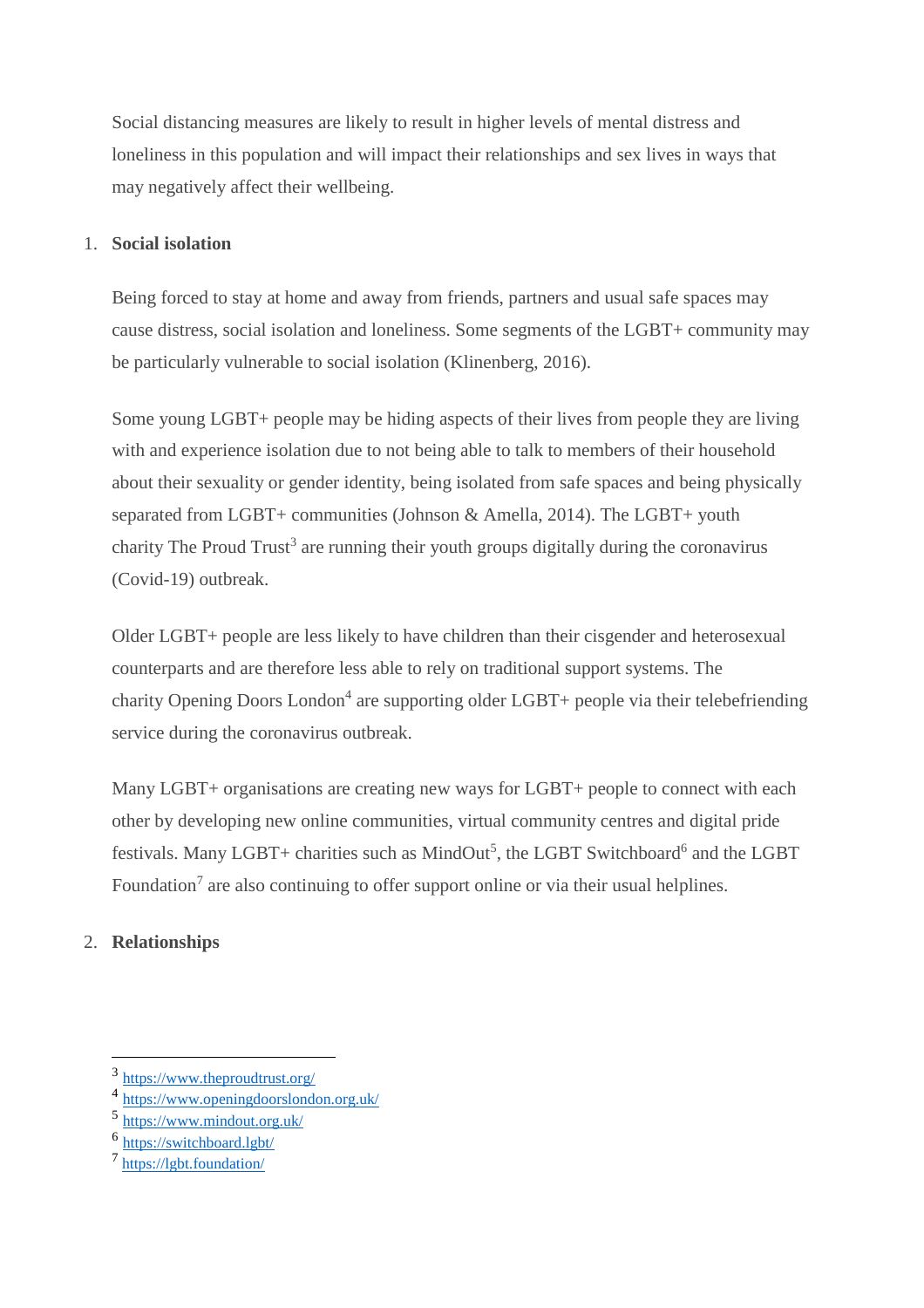Social distancing measures will affect people's living arrangements and their relationships. The measures taken to tackle coronavirus (COVID-19), such as staying at home, may cause anxiety for those living with people who are not accepting of their gender identity, sexuality or relationships.

Where LGBT+ people choose to 'come out' or household members find out about their sexuality or gender identity, they may have to cope with negative reactions by household members with limited access to social support outside of the household. Some LGBT+ people may be isolated in hostile households or be at risk of domestic abuse. LGBT+ people may experience similar patterns of domestic abuse to the general population; however, some manifestations of domestic abuse are more specific to LGBT+ people including household members restricting access to sources of LGBT+ affirmative support, coercing them to undergo conversion therapy or preventing them from expressing their gender identity at home. The LGBT+ anti-violence charity  $\text{Galop}^8$  $\text{Galop}^8$  $\text{Galop}^8$  is continuing to operate its National LGBT+ Domestic Abuse Helpline.

Social distancing will put a strain on many people's relationships whether they are living together or apart. Those in non-cohabiting relationships are advised to either live together temporarily during social distancing measures or avoid face-to-face contact. This may be particularly difficult for those in polyamorous relationships who have multiple non-cohabiting partners. The LGBT+ inclusive charity [Relate](https://www.relate.org.uk/relationship-help/covid-19-advice-and-information/maintaining-your-relationship-your-partner)<sup>9</sup> has provided advice on how to maintain relationships during the coronavirus (Covid-19) crisis.

#### 3. **Sex**

 $\overline{a}$ 

Current guidance is to avoid contact with people outside of the household where possible which means 'hooking up' is discouraged. Dating and 'hook-up' apps are used by some LGBT+ people to reduce social isolation (Bruce & Harper, 2011), so some may find this guidance difficult or following the guidance may exacerbate feelings of isolation. Hook-up apps can still be one useful means of connecting and chatting with other LGBT+ people and some hook-up apps are signposting people to support services such as mental health advice.

<sup>8</sup> <http://www.galop.org.uk/>

<sup>9</sup> [https://www.relate.org.uk/relationship-help/covid-19-advice-and-information/maintaining-your-relationship](https://www.relate.org.uk/relationship-help/covid-19-advice-and-information/maintaining-your-relationship-your-partner)[your-partner](https://www.relate.org.uk/relationship-help/covid-19-advice-and-information/maintaining-your-relationship-your-partner)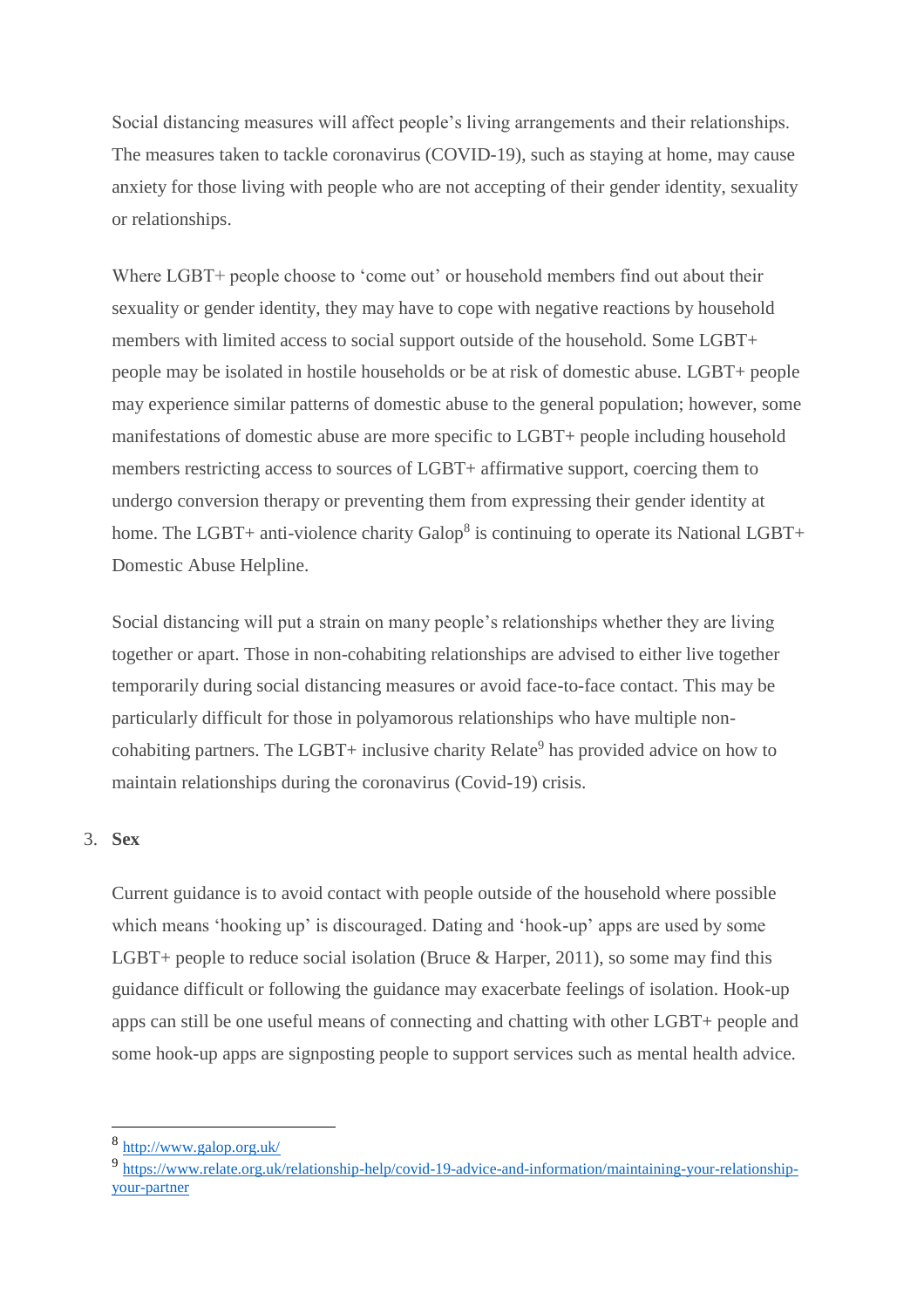The HIV and sexual health charity [Terrance Higgins Trust](https://www.tht.org.uk/news/dont-hook-during-covid-19-lockdown)<sup>10</sup> have also provided tips on how to manage sex lives during social distancing.

#### 4. **Health concerns and access to health services**

Some may have concerns or be anxious about the implications of coronavirus (Covid-19) for living with HIV or for accessing sexual health services. Useful Information and advice specific to coronavirus (Covid-19), HIV and sexual health are available from the [Terrance](https://www.tht.org.uk/news/coronavirus-covid-19)  [Higgins Trust](https://www.tht.org.uk/news/coronavirus-covid-19)<sup>11</sup>.

Gender identity clinics are offering limited services during the coronavirus (Covid-19) crisis. It will be a challenging time for existing service users and those on waiting lists who may experience a delay in treatment. Some services may be delivered remotely and trans charities like [MermaidsUK](https://mermaidsuk.org.uk/) $^{12}$  and [Gendered Intelligence](http://genderedintelligence.co.uk/)<sup>13</sup> are providing online support to trans people and their families.

#### **Acknowledgements**

Thank you to members of the Psychology of Sexualities Section committee for helpful comments on an earlier draft of this article.

#### **Correspondence**

**Adam Jowett**, Chair of the Psychology of Sexualities Section

Email: [adam.jowett@coventry.ac.uk](mailto:adam.jowett@coventry.ac.uk)

#### **References**

 $\overline{a}$ 

Bruce, D., & Harper, G. W. (2011). Operating without a safety net. Gay male adolescents and emerging adults' experiences of marginalization and migration, and implications for theory of syndemic production of health disparities. *Health Education & Behavior*, 38(4), 367-378.

<sup>10</sup> <https://www.tht.org.uk/news/dont-hook-during-covid-19-lockdown>

<sup>11</sup> <https://www.tht.org.uk/news/coronavirus-covid-19>

<sup>12</sup> <https://mermaidsuk.org.uk/>

<sup>13</sup> <http://genderedintelligence.co.uk/>